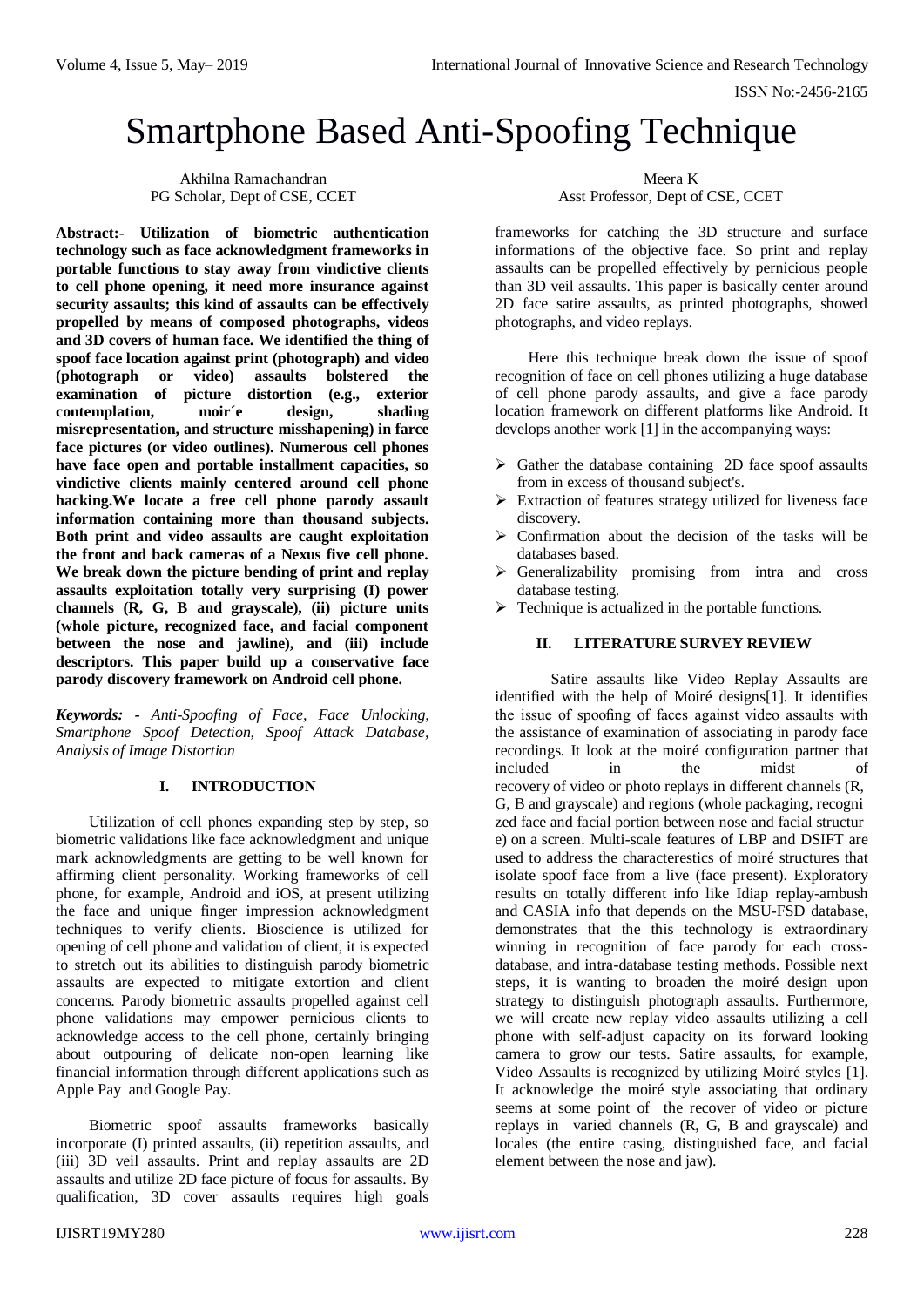Cell phones verified with validation of login to the assistance of authentication verification strategies. Based on face ceaseless confirmation framework [2] is very helpful to guarantee the security of cell phone opening from pernicious clients. We blessing a procedure for intertwining cell phone (corrupt) face catch, estimating instrument,and magnetometer information to address for camera introduction and, by augmentation, the introduction of the face picture. It can adjust the framework to play out all capacities on-gadget, wiping out the requirement for a different server for coordinating. Moreover, a greater data of subjects are gathered to pass judgment on coordinating execution on at freedom subjects.

Face Spoofing Detection with Motion Magnification [3] give another and reasonable framework for satirizing revelation in face accounts using development intensification. Eulerian development intensification approach is used to help the outward appearances for the most part appeared by subjects in an exceedingly very gotten video. Remaining, 2 styles of highlight abstraction calculations are proposed: (I) an arrangement of LBP provides improved execution than others. It okay could be testing and ill-disposed conditions utilizing a mix blend of movement and surface based mostly systems.

Another strategy against parody assault is eye flicker based mostly Anti-Spoofing from a Generic Net camera [4]. The methodology desires typical net camera because it were. Eye squint groupings more often than not have an extravagant fundamental structure. It subtleties acknowledgment of squint as reasoning in helping in Nursing thoughtless preventive framework of graphical, and area unit prepared to get acquainted with a decreased and traditionalist observation and change conceivable outcomes from data.. To perceive the consideration flicker conduct, it exemplary the conditions among the perceptions in a purposeless contingent graphical structure, implanted another characterized live of eye state so as to hurry deduction just as pass on the best discriminative data.

Rendering a face acknowledgment framework think about is huge in order to shield it against parody assaults dole out by exploitation composed film of an unfortunate casualty or a replayed video of the individual (replay assault). A key property in trademark a live, legitimate access from composed media or replayed recordings is by misusing the information elements of the video content, for example, squinting eyes, moving lips, and facial elements. It advance the best in class in facial enemy of caricaturing by applying an as of late created a program with an algorithm alluded to as Aggressive Mode Disintegration (DMD) as a generally useful, totally information driven way to deal with catch the cues of liveness [5]. The execution announced in this work emerges fundamentally against the ability of DMD to separate the elements of broadcast naturally.

A Physiological Property Detection Methodology for Face Recognition Supported on Optical Flow Field [6] is another procedure. For face affirmation developed a

substitution aliveness acknowledgment strategy. Acknowledge that the check region could be two– dimensional plane, we are able to get the real optical stream field knowledge. By then take the dimension of differentiations between the 2 fields and might be wont to understand the three-dimensional face and a two– dimensional photograph.This approach if unbelievably convincing.

Nearby Paired Patterns are used in Face Antiparodying [7] . It perceive the issue of distinguishing face personifying ambushes. In express, we can assess the ability of surface choices maintained neighborhood Paired Patterns (LBP) and their minor takeoff from 3 sorts of ambushes: created photos, and photos and accounts appeared on electronic screens with totally different sizes. This paper gift a REPLAY-ATTACK info, unreservedly open for face caricaturing that contains all documented types of strikes.

Face Spoofing Detection From Single footage misuse Micro-Texture Analysis [8] propose partner approach bolstered breaking down facial image surfaces for specialiser work whether or not there is a live individual ahead of the camera or a face print. This methodology examines the vibe of the facial pictures abuse multi-scale local double examples (LBP). Appeared differently in relation to past effort, this procedure is outstandingly strong, computation snappy and does not require customer investment. Also, the vibe choices that area of the image that used for satirizing disclosure may in like manner be used for face affirmation. This gives a novel component district to both satirizing recognizable proof and face affirmation.

The most right and skilled ways in writing tending to the current downside, rely on the computation of the third dimensionality of faces, that grows the complete price of the system. [9] proposes a possible and self-made response for face satirizing issue. Ranging from assemblage of property set facial centers, we have got to abuse geometric invariants for police work replay ambushes. The displayed outcomes show the viability and effectiveness of the planned lists.

Live Face Detection maintained the Analysis of Fourier Spectra [10]. Bioscience are often a slice hack creating advancement that's to understand an specially maintained his or her physiological or activity options. This paper propose another advancement for live face acknowledgment from farce face identifying proof with the assistance of abuse structure and improvement knowledge of live face, a rare live face speech act rule is given. Stood out from existing philosophies, that objective the activity of 3D significance knowledge, this method depend on the examination of Fourier spectra of one face picture or face image progressions.

Face Spoof Detection with Image Distortion Analysis [11] Describes a traditionalist and rather consider on face spoof revelation rule supported Image Distortion Analysis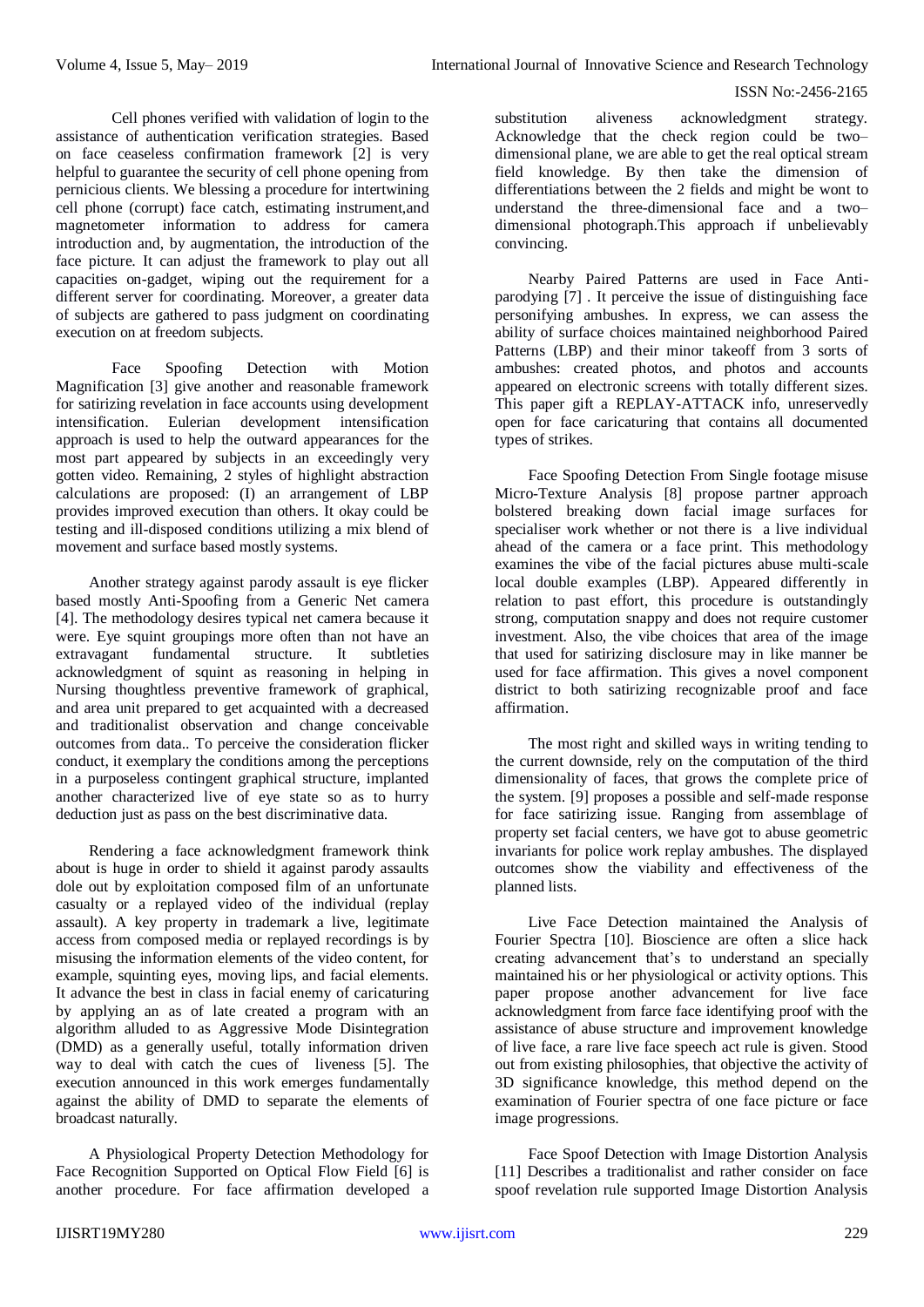(IDA). Four fully exceptional decisions choices (specular reflection, fogginess, chromatic moment, shading grouped assortment) venue unit expelled to make the International Development Association feature vector. SVM classifiers prepared for different face parody assaults (e.g., composed pic and replayed video), is separates genuine and parody faces. The arranged methodology is reached out to multioutline face parody discovery in recordings utilizing a choice based subject.

Finally face acknowledgment network has begun spending a great deal of thoughtfulness regarding the since quite a while ago ignored drawback of mocking assaults [12]. As a result of fluctuated nature of assault circumstances there exists no prevalent restricting parodying system and securing conditions. In this way, it's imperative to look out correlative countermeasures and concentrate anyway they should be consolidated in order to develop a just extensile enemy of ridiculing system. This paper will in general location this issue by discovering combination of movement and surface fundamentally based counter measures underneath numerous assortments of grand face assaults. We offer an instinctive gratitude to investigate the combination capability of different obvious signals and demonstrate the examination about the original ways are regularly tremendously enhanced by play acting combination at score level.

Location of coplanar surfaces in associate passing typical scene is difficult once the sunshine is confused and fewer serious, and during this method the surfaces have non-uniform hues. Recovered image identification abuse specularity appropriation [13] the matter of coplanar surface acknowledgment in an associate passing single nonexclusive scene image. in particular, we tend to contemplate the matter of recovered symbol acknowledgment as partner apps in picture crime scene investigation. We tend to find that the speculate of measure acquired symbol is adjusted by the structure of the symbol surface and its spatial circulation will be utilized for separating recovered photographs from the underlying photographs. we tend to approve our discoveries in genuine pictures of nonexclusive scenes. We find that for developing recovered photographs from the first photographs, the specularity of caught photograph is balanced by the architecture of the photograph facial and its spacial allocation. We tend support our findings in authentic footage.

This kind of assault it's impossible to hand-off basically on the face developments as a piece of information of essentialness because of the assailant will just mimic such a case, and conjointly because of genuine clients more often than not demonstrate a "low imperativeness" all through the confirmation session. This procedure play out every static examination in order to utilize corresponding data concerning movement, surface what's more, property and consequently to induce an enormous each of powerful classification.This strategy [14] perform both video and static examination so as to data

regarding development, surface and animateness and during this thans to get an inexorably energetic discrimination.

Face physiological property disclosure misuse dynamic surface [15], User affirmation is a huge development to protect info, and in the midst of this particular condition, face bioscience is probably going valuable. Face biometry is normal, regular, direct to use,and less human-prominent. Grievously, continuous work has conspicuous that face bioscience is in danger to parodying strikes abuse insignificant trial low – faculty instrumentality. It presents assistance oval and connecting approach to manage realize face ridiculing abuse the abstraction temporal(dynamic surface) developments of the terribly in style nearby matched precedent chairman. The key arrangement of the methodology is to get and see the structure and during this manner the elements of the facial very little surfaces that describe real faces anyway not false faces.

Satirizing in Face Detection with 3D Masks and Antitaunting with Kinect [16] is alternate face exaggerating recognizable proof framework inspects the spoofing ability of subject-express 3D facial spreads for second face affirmation.additionally, separate neighborhood Parallel Patterns primarily based typically facilitate misuse each shading and essentialness information, gotten by Kinect.Therefore, we will in general present the Mask Attack information (3DMAD), the basic out in the open out there 3D exaggerating data, recorded with a low-estimated profundity camera. In perspective on the examinations on 3D exhibit that essentially gettable facial cover will make a staggering threat to second face affirmation systems associated LBP might be an astonishing weapon to discard it.

As of late face acknowledgment has gotten significant consideration from every investigation network, at any rate still remained appallingly troublesome in certifiable applications. A lot of face affirmation figurings, identified with their changes, are made all through the earlier decades. Different conventional figurings ar gave, being grouped into plans based on appearance and model. For presentation-based procedures, three direct topological space examination plans are given, one or two non-straight complicated examination approaches for face affirmation are directly delineate. Convertible Bunch Graph clears up his approach<sup>[17]</sup> as well active appearance and 3D morphable model procedures. Different face databases on the market within the ownership and various different written printed execution investigation results are edible.

Multiresolution Gray-Scale and Rotation Invariant Texture Classification with native Binary Patterns [18] proposes on paper awfully clear, nevertheless adept, multi resolution thanks to handle dark scale and pivot invariant surface grouping smitten by neighborhood double examples and mensuration preference of take a look at and movie circulations. near double examples are used during this procedure for seeing, uniform and focal properties of neighborhood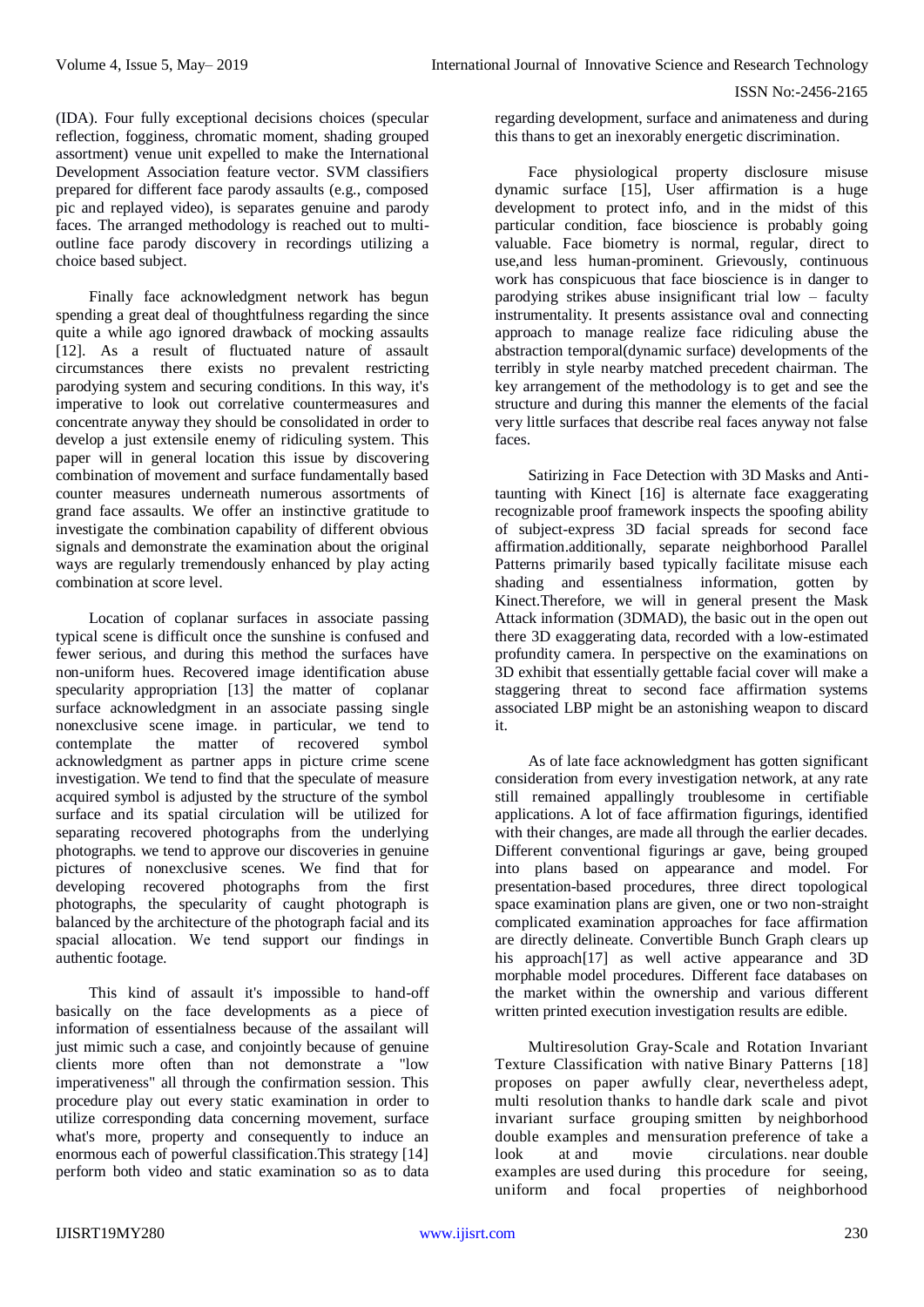image surface and their occasion on bar chart to indicate it's unbelievably astounding surface phase. The projected procedure is astoundingly solid with regard to boring scale assortments in lightweight of the manner that the superintendent is, close to outline monitonic distinction against invariant within the diminish scale

Right now the bulk of face spoof to ridiculing databases focus on info with very little varieties, which can limit the speculation execution of ready models since potential assaults in real world area unit presumptively progressively incredible. The Paper [19]<br>discharge a face hostile to parodying a face hostile to parodying the info table which supplies associate degree clear scope of potential assault varieties. Above all the information concerning the fifty real subjects, and pictures faces are nit made victimization high records quality of the real countenances.

In spite of essential ongoing advances, there is an open drawback to the affectability of biometric frameworks to ridiculing assaults. On account of face bioscience, a satirizing assault comprises in exhibiting an imagine test (e.g., photos, advanced video, or 3D veil) to the procurement identifier with the facial data of a legitimate client. This paper[20] present another satirizing assault recognizing strategy with minimal effort and which is a product based technique. Relics can be explaine utilizing the highlights that we remove from the component of timeunearthly labels, which can be fathomed as a small-level component label that give brief and ghost data about the biometric test and use the visual codebook thought to find medium-level component labels that figured from the lowlevel component labels. Such labels are progressively enthusiastic for dismembering different sorts of attacks than the small-level ones.

## **III. CONCLUSION**

Because of the lowest cost of photos that are getting printed or replays of video, caricaturing assaults could be effectively made to face acknowledgment frameworks. For recognize the face parodying issue on gadgets, propose a farce discovery technique dependent on the investigation of picture bending in 2D parody pictures. Some Spoofing discovery techniques are now developed, however this paper we are utilizing bending investigation of pictures dependent on Intensity Channels(R,G,B and Gray scale) , Image landmarks and Feature Labels. It gets more precise outcomes than other face parody discovery techniques. Countless spoof ID procedures and databases for the mobile phone face spoof acknowledgment are not proper yet the made joke disclosure technique was realized on two Android PDAs.

#### **REFERENCES**

- [1]. "Live face video vs. spoof face video: Use of moir´e patterns to detect replay video attacks," K. Patel, H. Han, A. K. Jain, and G. Ott, in Proc. ICB, 2015, pp. 1–8. H. Simpson, *Dumb Robots*, 3rd ed., Springfield: UOS Press, 2004, pp.6-9.
- [2]. "Continuous authentication of mobile user: Fusion of face image and inertial measurement unit data," in Proc. D. Crouse, H. Han, D. Chandra, B. Barbello, and A. K. Jain, ICB, 2015, pp. 135–142.
- [3]. "Computationally efficient face spoofing detection with motion magnification," in Proc. S. Bharadwaj, T. I. Dhamecha, M. Vatsa, and R. Singh, CVPR Workshops, 2013, pp. 105–110. J.-G. Lu, "Title of paper with only the first word capitalized," *J. Name Stand. Abbrev.*, in press.
- [4]. "Eyeblink-based anti-spoofing in face recognition from a generic web camera," in Proc. G. Pan, L. Sun, Z. Wu, and S. Lao, ICCV, 2007, pp. 1–8.M. Young, *The Technical Writer's Handbook*, Mill Valley, CA: University Science, 1989.
- [5]. "Detection of face spoofing using visual dynamics," S. Tirunagari, N. Poh, D. Windridge, A. Iorliam, N. Suki, and A. Ho, IEEE Trans. Inf. Forensics Security, vol. 10, no. 4, pp. 762–777, Apr. 2015.
- [6]. "A liveness detection method for face recognition based on optical flow field," in Proc. W. Bao, H. Li, N. Li, and W. Jiang, IASP, 2009, pp. 233–236.
- [7]. "On the effectiveness of local binary patterns in face anti-spoofing," in Proc. I. Chingovska, A. Anjos, and S. Marcel, IEEE BIOSIG, 2012, pp. 1–7.
- [8]. "Face spoofing detection from single images using micro-texture analysis," in Proc. J. M¨ a¨atta, A. Hadid, and M. Pietik¨ainen, IJCB, 2011, pp. 1–7.
- [9]. "Moving face spoofing detection via 3d projective invariants," in Proc. M. De Marsico, M. Nappi, D. Riccio, and J. Dugelay, ICB, 2012, pp. 73–78.
- [10]. "Live face detection based on the analysis of fourier spectra," in Proc. J. Li, Y. Wang, T. Tan, and A. K. Jain, SPIE: Biometric Technology for Human Identification, 2004, pp. 296–303.
- [11]. "Face spoof detection with image distortion analysis," D. Wen, H. Han, and A. K. Jain, IEEE Trans. Inf. Forensics Security, vol. 10, no. 4, pp. 746–761, Apr. 2015.
- [12]. "Complementary countermeasures for detecting scenic face spoofing attacks," in Proc. J. Komulainen, A. Hadid, M. Pietik¨ainen, A. Anjos, and S. Marcel ,ICB, 2013, pp. 1
- [13]. "Recaptured photo detection using specularity distribution," in Proc. H. Yu, T.-T. Ng, and Q. Sun, ICIP, 2008, pp. 3140–3143.
- [14]. "Fusion of multiple clues for photo-attack detection in face recognition systems," in Proc R. Tronci, D. Muntoni, G. Fadda, M. Pili, N. Sirena, G. Murgia, M. Ristori, and F. Roli,. IJCB, 2011, pp. 1–6.
- [15]. "Face liveness detection using dynamic texture " Tiagode Freitas Pereira1\*,JukkaKomulainen2,AndréAnjos